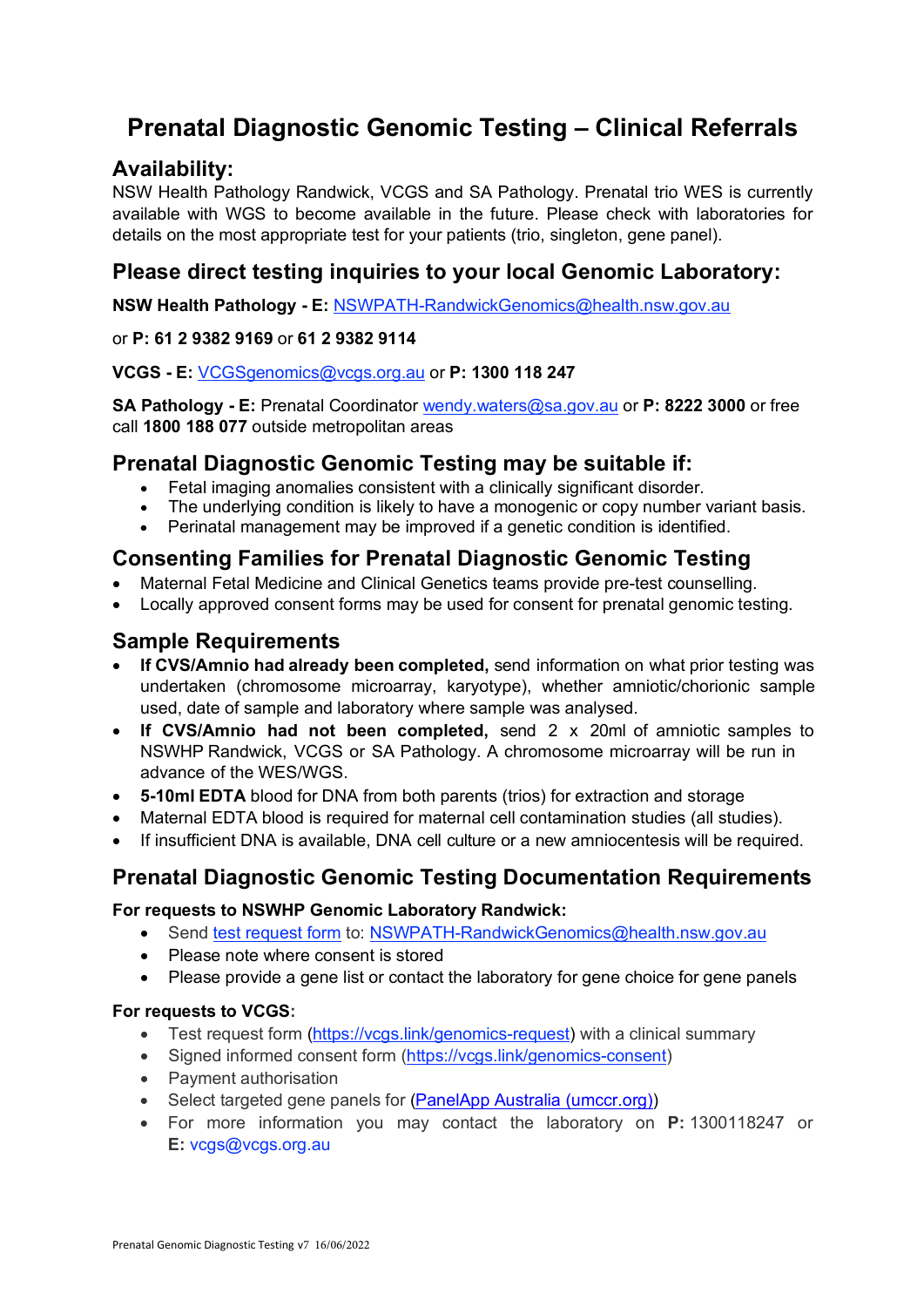#### **For requests to SA Pathology:**

- Enquiries on **8222 3000** or free call **1800 188 077** outside the metropolitan area.
- Prenatal genomic testing enquiries should be discussed with a genetic pathologist (Dr Tristan Hardy or Dr Sui Yu) prior to acceptance by the laboratory.
- Once accepted, please contact the Prenatal Co-ordinator, Wendy Waters (wendy.waters@sa.gov.au)
- SA Pathology request forms and genomic test consents are available on request.

### **Results and turn-around times (TAT) for prenatal genomic testing**

• TAT is usually within 4 weeks of sample receipt. TAT may be longer if cells need to be cultured to ensure sufficient DNA is available.

### **Variant Reporting**

- Variants are reported if pathogenic/likely pathogenic with a clear relationship to a disorder
- **Variants of unknown significance (VOUS) will not be reported** unless (1) in an autosomal recessive condition where there is a likely pathogenic or pathogenic variant *in trans* with a VOUS or (2) additional clinical information changes the prior assessment of a variant as a VOUS to pathogenic or likely pathogenic.
- Variants associated with an untreatable adult-onset condition in the fetus and/or a parent **will not be reported**.
- Variants associated with a treatable adult-onset condition in a parent **will be discussed with the referring clinician** prior to reporting.
- **Carrier status for autosomal recessive conditions** outside the clinical phenotype are generally not reported.

#### **Billing and Charges**

• The institution from which the referral is made is responsible for covering the cost of the prenatal genomic diagnostic testing, unless written payment authorisation is received for a different funding source or the patient provides written payment authorisation for patientfunded genomic testing.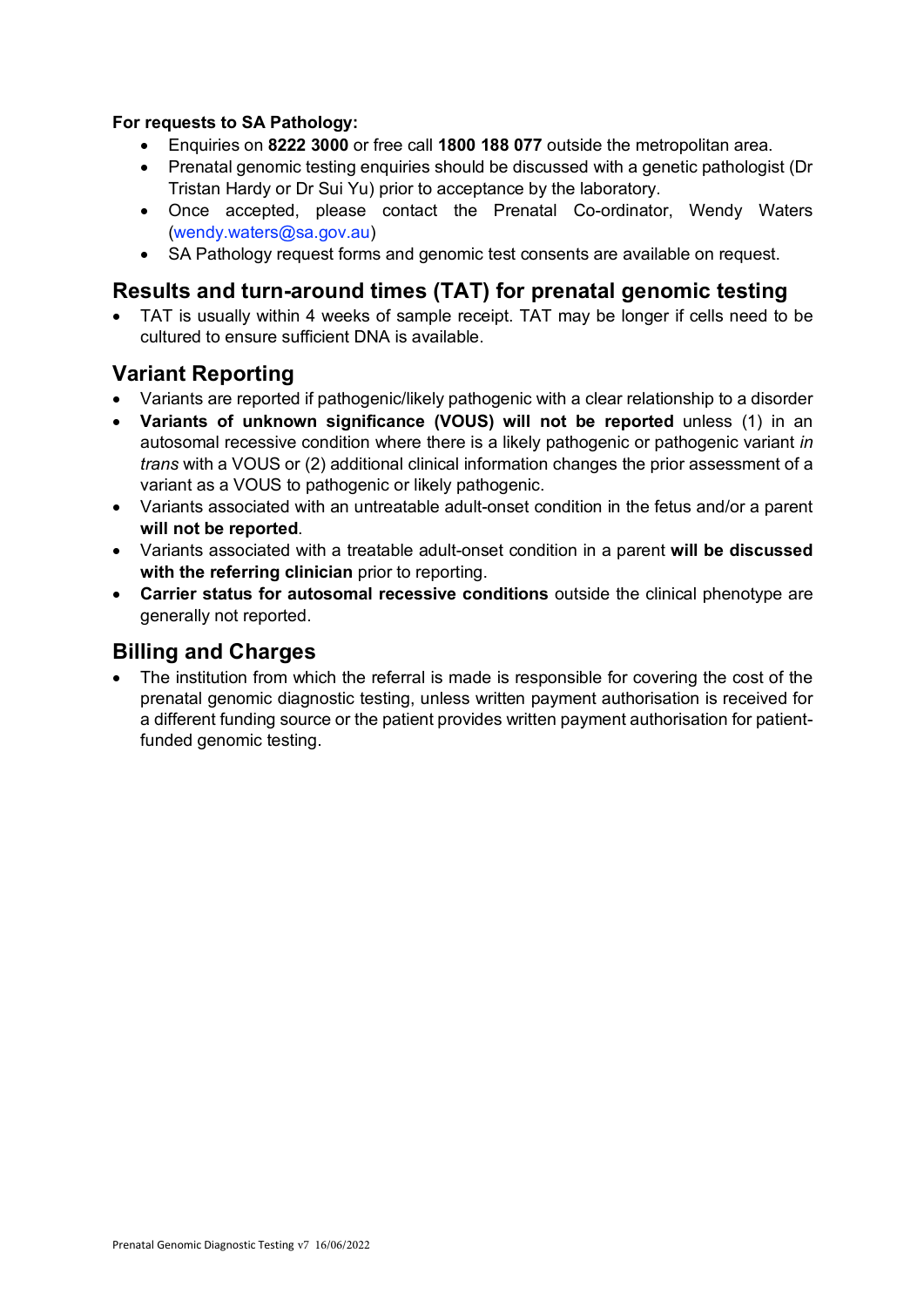

# **PreGen Antenatal Genomics and Newborn Care Study**

# **What is PreGen?**

- PreGen will provide funded genomic testing via exome and genome trios in 3 national diagnostic genomic laboratories (NSW Health Pathology Randwick, VCGS, SA Pathology) for families who have ultrasound abnormalities identified in pregnancy.
- To qualify for a PreGen funded prenatal exome or genome, families will need to consent to be part of the research study after they have received information about PreGen. The study involves undertaking two psychosocial questionnaires with the PreGen Genetic Counsellor and allowing the study to access their MBS and PBS data for the length of the project. **Genomic testing may proceed if a microarray is uninformative.**

## **How are families enrolled in PreGen?**

• Clinical teams will discuss and consent the family for clinical prenatal genomic testing using their usual counselling and consent processes. Prenatal diagnostic testing will be requested from genomic laboratories based on clinical criteria prior to involving families in PreGen study discussions.

After amniocentesis or CVS and parental blood samples have been collected for clinical prenatal genomic testing, families may be considered for enrolment in PreGen by the clinical genetic and maternal fetal medicine teams from the 14 PreGen-associated major national hospitals where:

- The PreGen clinical criteria (see below) are met
- The parents wish to discuss the study with a PreGen Genetic Counsellor
- There will be no obligation on parents to enrol in the PreGen study or undertake the questionnaires when contacted by the PreGen genetic counsellor. Diagnostic genomic testing will be available to the parents as previously planned by the clinical team if they choose not to be part of the study when they are contacted by the PreGen team.

### **What testing is available via PreGen**

- Trio WES testing is available in year 1. Trio WGS will be available in year 2-3. The total number of trios funded nationally will be 400.
	- Anticipated finish date of PreGen project: 30/06/2024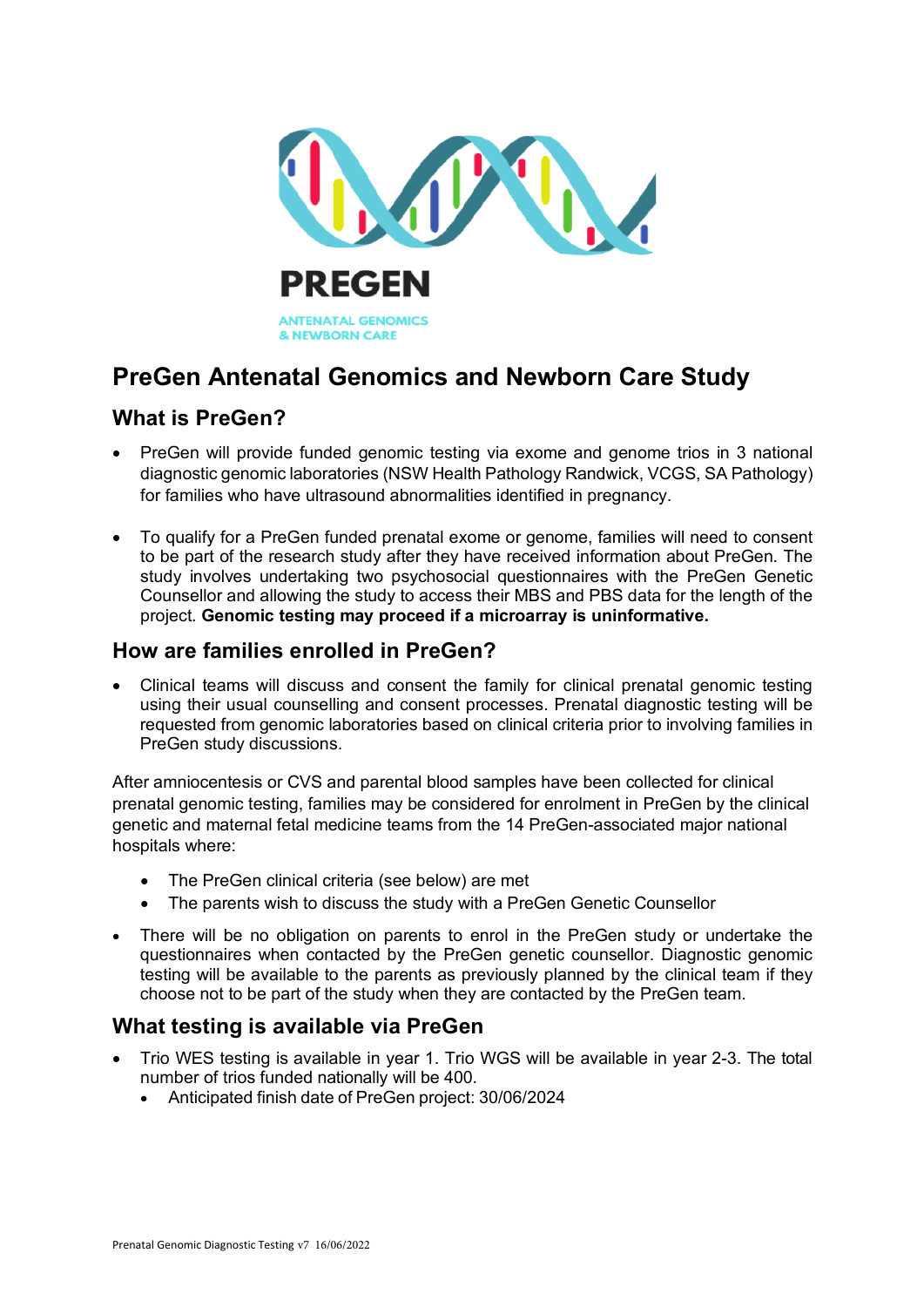# **What does PreGen research study involve for families?**

Information collected during PreGen will help to understand the best way to care for families who have genomic testing in pregnancy and to assess the need for and future use of a Medicare item number for prenatal genomic testing.

- Parents will be asked to complete two questionnaires, one within 4 weeks of study enrolment (before genomic results are returned) and the other within 6 months post genomic results. De-identified information provided in the questionnaires will determine understanding and expectations for prenatal genomic testing.
- Permission will be sought to access MBS and PBS data for the length of the study to assess the health economic benefits of antenatal diagnosis.
- The PreGen genetic counsellor will consult with referring clinicians prior to contacting families to ensure whether it is appropriate to contact families.

### **PreGen Inclusion Criteria**

#### **General Inclusion criteria**

• PreGen is limited to those families who will undergo genomic diagnostic testing as a family trio or where both the mother/egg donor and father/sperm donor are available for testing. Single parent families or those requiring a gene panel or singleton test may access prenatal genomic testing but cannot be included in the translational PreGen project.

#### **Eligible participants must also be able to:**

- Provide informed consent
- Speak/read conversational English
- be eligible for Medicare

#### **Testing in PreGen is limited to:**

• Families where the fetus is believed to be alive at the time of enrolment (preterminal imaging findings are exclusion criteria)

#### **Clinical Inclusion Criteria**

A fetus with a structural anomaly likely to have a single gene germline aetiology including:

A fetus with a structural anomaly likely to have a single gene

germline aetiology including:

- A significant/ severe brain abnormality
- A significant cardiac abnormality
- Renal anomalies with a likely Mendelian basis
- A phenotype consistent with skeletal dysplasia
- Evidence of multi-joint arthrogryposis
- Non-immune fetal hydrops

Significantly abnormal biometry:

• Growth restriction (< 1st centile) without placental insufficiency

#### **Exclusion Criteria**

- The family do not wish to take part in PreGen
- A definite decision already made for pregnancy termination.
- Likely non-genetic or undiscoverable aetiologies including teratogenesis, viral infections, and poorly controlled maternal diabetes.